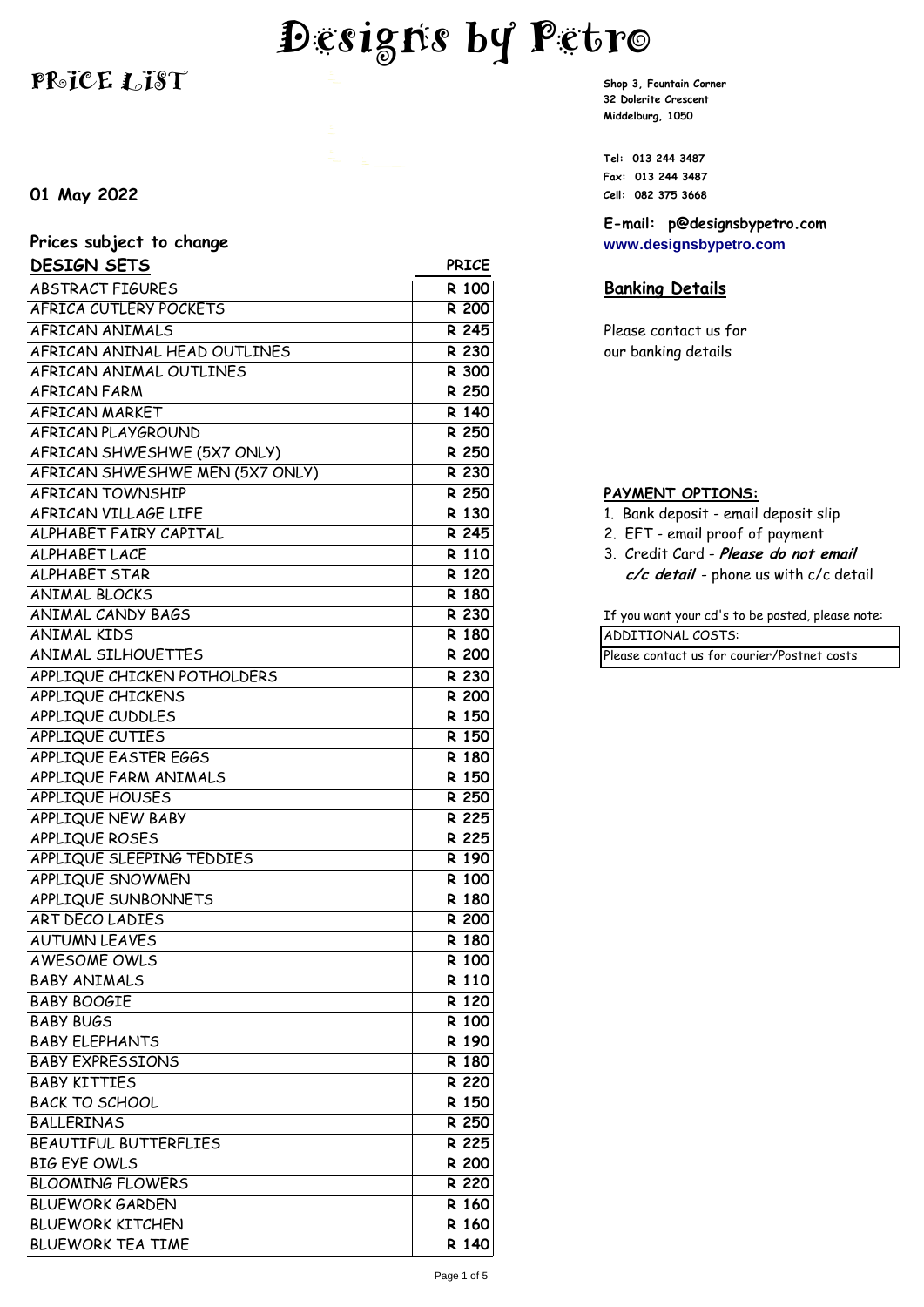| <b>DESIGN SETS</b>                                             | <b>PRICE</b>                |
|----------------------------------------------------------------|-----------------------------|
| <b>BLUEWORK TRANSPORT</b>                                      | R 210                       |
| <b>BOODSKAPPIES</b>                                            | R 180                       |
| <b>BOOKMARKS</b>                                               | R 120                       |
| <b>BORDERS &amp; BLOCKS</b>                                    | R 150                       |
| BOTTLE TOPPERS, LABELS AND FRUIT                               | R 220                       |
| <b>BOYS AT PLAY</b>                                            | R 160                       |
| <b>BRAAI</b>                                                   | R 250                       |
| <b>BREAD N MORE</b>                                            | R 200                       |
| <b>BUNNY BUNCH</b>                                             | R 230                       |
| <b>BUTTERFLIES</b>                                             | R 185                       |
| BUTTERFLIES AND LEAVES                                         | R 250                       |
| CALLAS LILIES                                                  | R 250                       |
| CAPE WINE FARM                                                 | R 300                       |
| <b>CHEFS</b>                                                   | R 230                       |
| CHIC ETHNIC WOMEN                                              | R 160                       |
| <b>CHICKENS</b>                                                | $\overline{R}$ 180          |
| <b>CHRISTMAS 2002</b>                                          | R 130                       |
| <b>CHRISTMAS 2003</b>                                          | R 150                       |
| CHRISTMAS 2004 - I                                             | R 110                       |
| CHRISTMAS 2004 - P                                             | R 150                       |
| CHRISTMAS 2005 - I                                             | R 100                       |
| CHRISTMAS 2005 - P                                             | R 130                       |
| CHRISTMAS 2007                                                 | R 110                       |
| CHRISTMAS 2010                                                 | R 100                       |
| CHRISTMAS APPLIQUE                                             | R 130                       |
| <b>CHRISTMAS BEARS</b>                                         | R 100                       |
| CHRISTMAS CANDY BAGS                                           | R 230                       |
| <b>CHRISTMAS COOKIES</b>                                       | R 110                       |
| <b>CHRISTMAS CUTLERY POCKETS</b>                               | R 200                       |
| <b>CHRISTMAS KIDS</b>                                          | R 100                       |
| <b>CHRISTMAS ORNAMENTS</b>                                     | R 200                       |
| CHRISTMAS PLACE MATS                                           | $\overline{R}$ 240          |
| CHUBBY AFRICAN ANIMALS - APPLIQUE                              | R 220                       |
| CHUBBY AFRICAN ANIMALS - POTHOLDERS                            | R 230                       |
| CHUBBY FARM FRIENDS - APPLIQUE                                 | R 220                       |
| CHUBBY FARM FRIENDS - POTHOLDERS                               | R 230                       |
| CIRCULAR LANDSCAPES                                            | R 240                       |
| <b>CLOWNS</b>                                                  | R 150                       |
| CLOWNS <sub>2</sub>                                            | R 150                       |
| COFFEE TIME IN AFRICA                                          | R 220                       |
| CONSTRUCTION EQUIPMENT<br>CONTINUOUS STITCH FANCY QUILT BLOCKS | R 180<br>$\overline{R}$ 200 |
| COOL SNEACKERS                                                 | R 210                       |
| <b>COUNTRY CHICKENS</b>                                        | R 100                       |
| COUNTRY COWS                                                   | R 180                       |
| <b>COUNTRY FARM</b>                                            | R 160                       |
| CRAZY CATS 1                                                   | R 220                       |
| CRAZY CATS 2                                                   | R 220                       |
| CUDDLY SHEEP                                                   | R 220                       |
| CUPCAKES AND ICE CREAM                                         | R 180                       |
| <b>CUPCAKES - BLUEWORK</b>                                     | R 160                       |
| <b>CUPCAKES - REDWORK</b>                                      | $\overline{R}$ 160          |
| CURLY CALLAS                                                   | R 200                       |
| <b>CUTE BABY ANIMALS 1</b>                                     | R 250                       |
| <b>CUTE BABY ANIMALS 2</b>                                     | R 250                       |
| <b>CUTE UNICORNS</b>                                           | R 230                       |
| <b>DECORATIVE FLOWERS</b>                                      | R 200                       |
| <b>DECORATIVE PATTERNS</b>                                     | R 200                       |
| <b>DENIM BORDERS</b>                                           | R 180                       |
| DOTTED ANIMALS                                                 | R 100                       |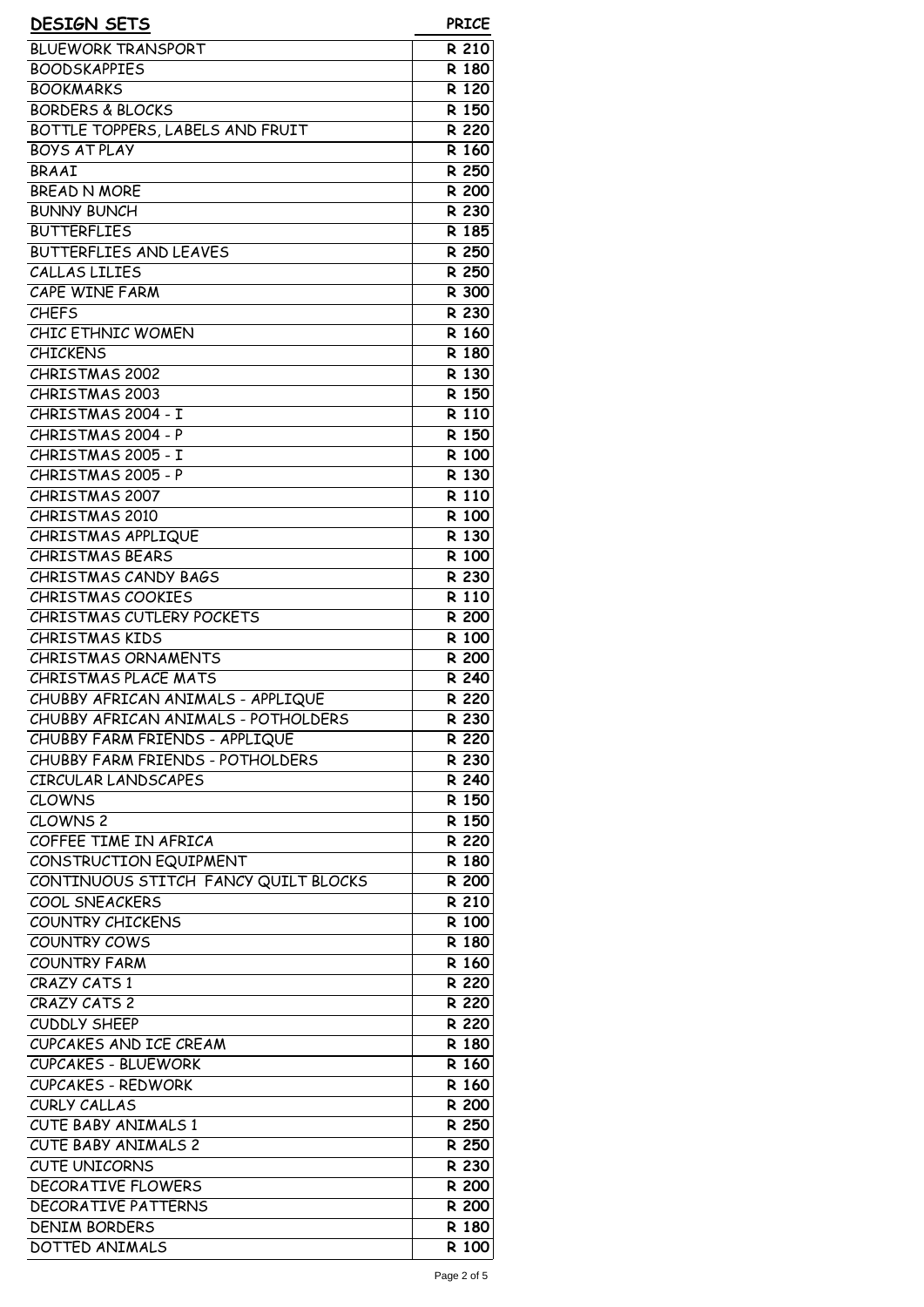| <b>DESIGN SETS</b>            | <b>PRICE</b>       |
|-------------------------------|--------------------|
| <b>DRAGONS ON THE LOOSE</b>   | R 180              |
| <b>ELEPHANT KIDS</b>          | R 190              |
| <b>ETHNIC ANIMALS 1</b>       | R 150              |
| <b>ETHNIC ANIMALS 2</b>       | R 100              |
| ETHNIC ART                    | R 180              |
| <b>ETHNIC LADIES</b>          | R 100              |
|                               |                    |
| ETHNIC MUSICIANS              | R 110              |
| <b>ETHNIC OUTLINES</b>        | R 100              |
| <b>ETHNIC PATTERNS</b>        | R 150              |
| ETHNIC VILLAGE LIFE           | R 130              |
| <b>ETHNIC WOMEN 1</b>         | R 100              |
| <b>ETHNIC WOMEN 2</b>         | R 100              |
| <b>FAIRIES</b>                | R 245              |
| <b>FAIRIES 2</b>              | R 220              |
| <b>FALL TIME COUNTRY</b>      | $\overline{R}$ 160 |
| <b>FANCY LITTLE BOYS</b>      | R 190              |
| <b>FANCY LITTLE GIRLS</b>     | R 180              |
| <b>FANTASY FLOWERS</b>        | R 180              |
| <b>FARM EQUIPMENT</b>         | R 180              |
| <b>FINGER PUPPETS</b>         |                    |
|                               | R 100              |
| <b>FISHING BOYS</b>           | R 160              |
| <b>FLOWER BOUQUET</b>         | R 130              |
| <b>FLOWER STICKY GIRLS</b>    | R 200              |
| <b>FLOWERS ON STEMS 1</b>     | R 110              |
| <b>FLOWERS ON STEMS 2</b>     | R 185              |
| <b>FLUFFY BUNNIES</b>         | R 190              |
| FOR THE BIG GUYS              | R 100              |
| <b>FRAULINE FACES</b>         | R 100              |
| <b>FREE STANDING LACE</b>     | R 300              |
| <b>FRESH WATER FISH</b>       | R 200              |
| <b>FRIENDLY LITTLE BUGS</b>   | R 150              |
| FRILLY ETHNIC DESIGNS         | R 150              |
|                               |                    |
| FRILLY ETHNIC LADIES          | R 150              |
| <b>FRUIT BASKET</b>           | R 225              |
| <b>FRUIT MEDLEY</b>           | R 220              |
| <b>FUN FARM</b>               | R 160              |
| <b>FUNKY COWS</b>             | R 180              |
| <b>FUNKY KIDS</b>             | R 130              |
| <b>FUNNY FACES</b>            | R 100              |
| <b>GARDEN FRIENDS</b>         | R 130              |
| <b>GINGER BREAD</b>           | R 100              |
| <b>GLAMOUR GIRLS</b>          | R 180              |
| <b>GRACIOUS GUINEA FOWL</b>   | R 200              |
| <b>GUINEA FOWL</b>            | R 180              |
| HORSE OUTLINES                | R 150              |
| <b>HUGGABLE SHEEP</b>         | R 110              |
|                               |                    |
| <b>INSECTS</b>                | R 145              |
| KERSFEES 2005                 | R 150              |
| KITTY CATS REDWORK            | R 140              |
| LACE AND APPLIQUE BLOCKS      | R 250              |
| <b>LACE CHARACTERS</b>        | R 150              |
| <b>LACE FRUIT</b>             | R 200              |
| <b>LACE OWLS</b>              | R 200              |
| <b>LADYBUGS &amp; FRIENDS</b> | <b>R 200</b>       |
| <b>LAVENDER</b>               | R 200              |
| LET'S PARTY                   | R 160              |
| LINEART MOTORBIKES            | R 150              |
|                               |                    |
| <b>LINGERIE</b>               | R 100              |
| LINGERIE 02                   | R 100              |
| <b>LITTLE BOYS TOYS</b>       | R 120              |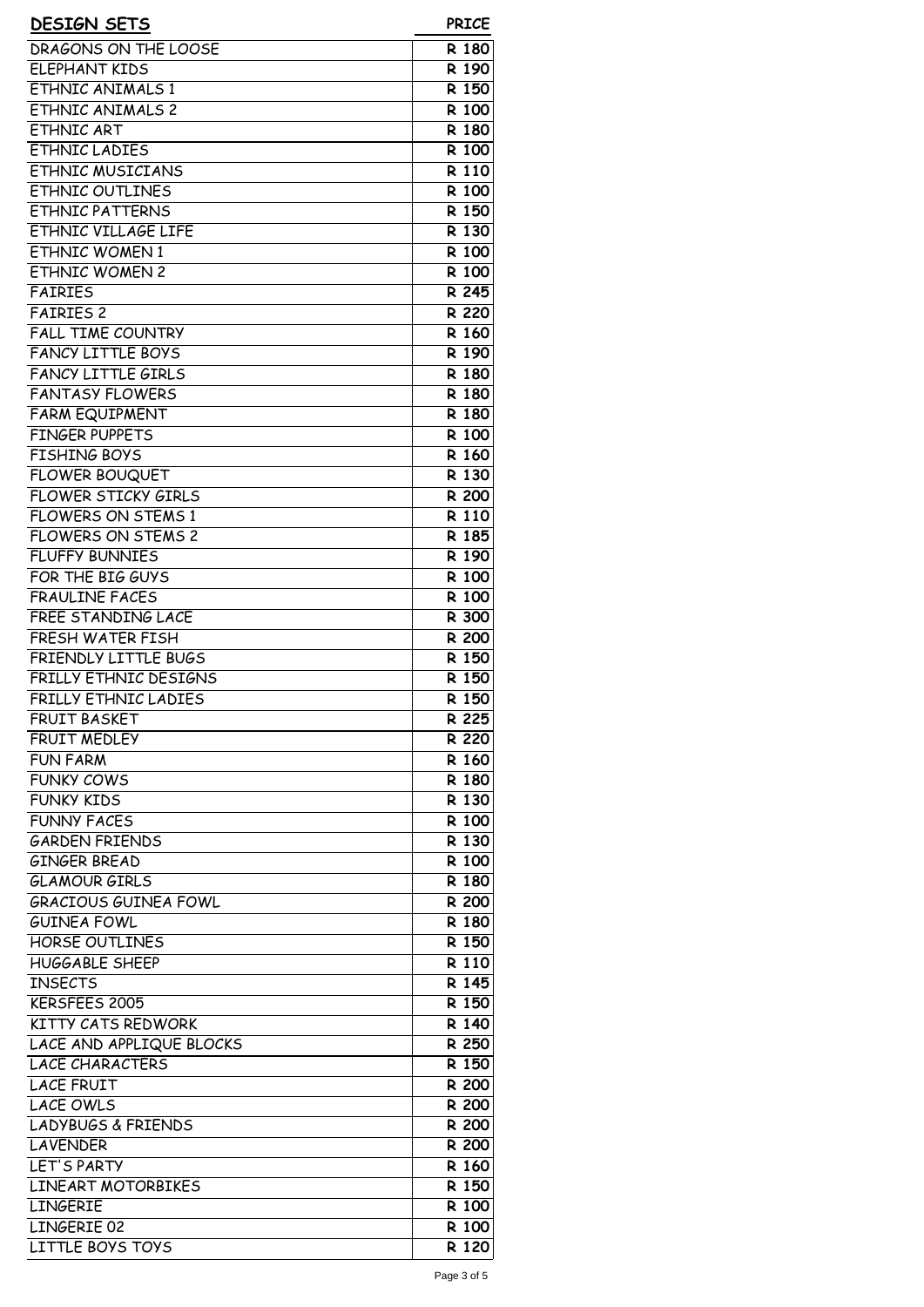| <b>DESIGN SETS</b>                    | <b>PRICE</b> |
|---------------------------------------|--------------|
| LITTLE FARMER                         | R 160        |
| LITTLE MESSAGES                       | R 180        |
| LITTLE PUPPY                          | R 200        |
| LOVE ANGELS                           | R 180        |
| <b>LOVEABLE BEARS</b>                 | R 130        |
| <b>LOVELY KITTENS</b>                 | R 190        |
| <b>MAGIC JUNGLE</b>                   | R 220        |
| <b>MAGIC MACHINERY</b>                | R 100        |
| <b>MANDALA ANIMALS</b>                | R 190        |
| MASAI                                 | R 220        |
| <b>MEXICAN DESIGNS</b>                | R 100        |
| <b>MONOCHROME FIGURES</b>             | R 130        |
| <b>MOON BABIES</b>                    | R 180        |
| <b>MOTHER AND DAUGHTER</b>            | R 100        |
| <b>MOTOR CYCLES</b>                   | R 190        |
| <b>MULTILINE TEATIME</b>              | R 190        |
| <b>MUSIC INSTRUMENTS</b>              | R 130        |
| <b>MY FAMILY</b>                      | R 100        |
| <b>MY RHYME BOOK</b>                  | R 250        |
| <b>MY RYMPIEBOEK</b>                  | R 250        |
| <b>MY STORIEBOEK</b>                  | R 250        |
| <b>MY STORY BOOK</b>                  | R 250        |
| MY WORLD: ENGLAND                     | R 190        |
| <b>MY WORLD: FRANCE</b>               | R 200        |
| MY WORLD: ITALY                       | R 190        |
| MY WORLD: NETHERLAND                  | R 190        |
| MY WORLD: SPAIN                       | R 190        |
| ON THE FARM 1                         | R 220        |
| ON THE FARM 2                         | R 220        |
| <b>OPEN CAGES</b>                     | R 200        |
| ORNAMENTAL OWLS                       | R 180        |
| ORNAMENTAL RABBITS                    | R 190        |
| <b>OUTER SPACE</b>                    | R 210        |
| PARTY STICK FIGURES                   | R 100        |
| PHOTO FRAMES                          | R 100        |
| PLAY & LEARN FARM                     | R 140        |
| PLAYFUL GIRLS                         | R 100        |
| <b>POINSETTIAS</b>                    | R 160        |
| PRETTY POPPIES                        | R 200        |
| <b>PROTEAS</b>                        | R 300        |
| QUILT BLOCKS AND CORNERS 1            | R 180        |
| QUILT BLOCKS AND CORNERS 2            | R 180        |
| <b>QUILT BLOCKS</b>                   | R 180        |
| QUILT BLOCKS MONOCHROME               | R 180        |
| <b>READING TIME</b>                   | R 200        |
| <b>REDWORK FISHING</b>                | R 190        |
| REDWORK PAISLEYS                      | R 180        |
| REDWORK RAG DOLLS                     | R 150        |
| REDWORK RELIGIOUS                     | R 200        |
| <b>REDWORK SEWING</b>                 | R 150        |
| REDWORK SEWING BOXES                  | R 150        |
| REDWORK VINTAGE BIKES                 | R 160        |
| <b>ROAD WORKS</b>                     | R 120        |
| ROSE BORDERS                          | R 110        |
| <b>RUGBY BOKKIES</b>                  | R 220        |
| <b>RUSTIC ROSES</b>                   | R 180        |
| <b>SALT WATER FISH</b>                | R 200        |
| SAVANNAH OUTLINES                     | R 190        |
| <b>SAYINGS</b>                        | R 100        |
| SAYINGS FROM THE HEART (5X7 & BIGGER) | R 200        |
|                                       |              |